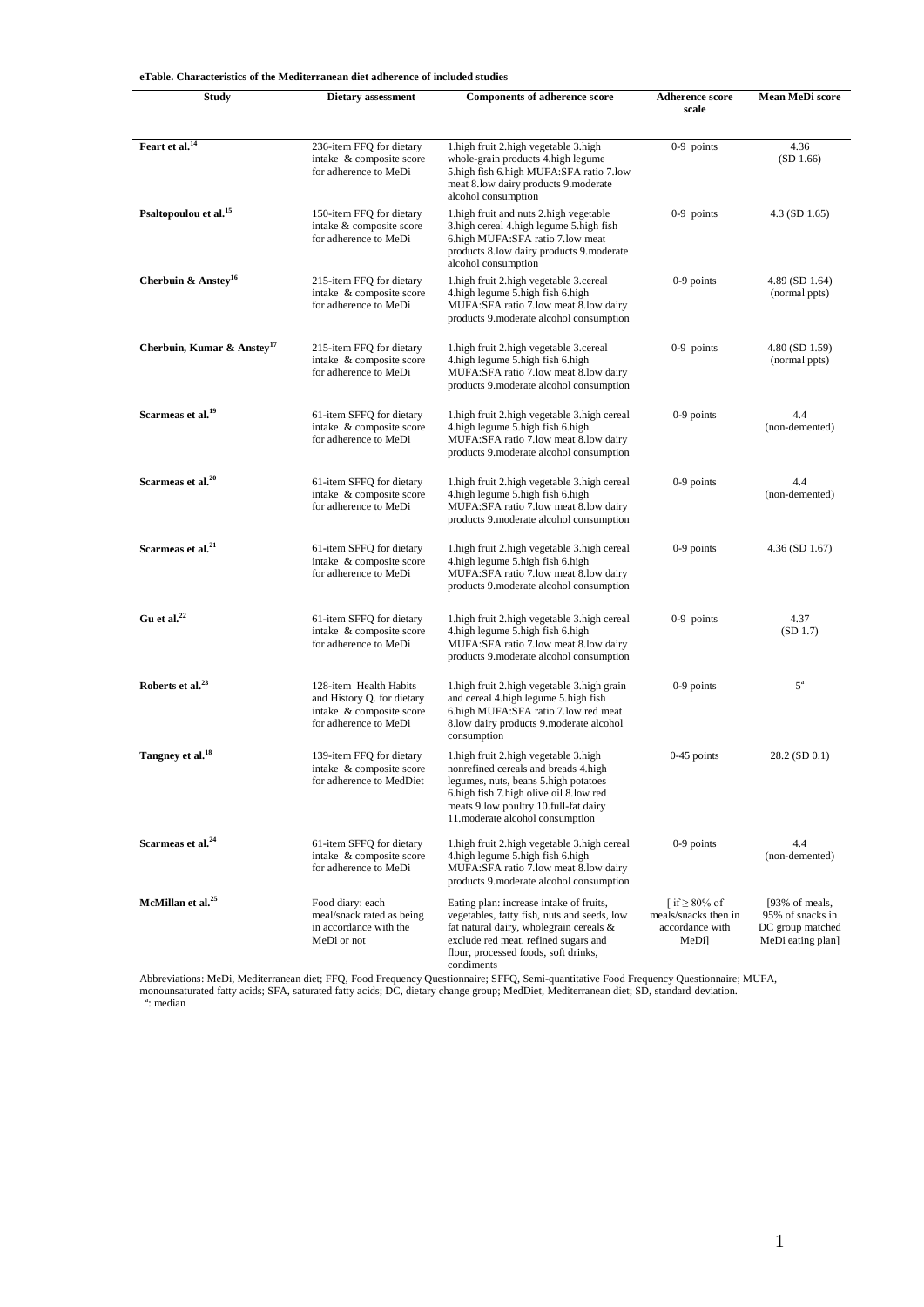#### **Review Protocol**

#### **Title**

### **Is adherence to a Mediterranean diet associated with cognitive function and dementia?**

### **Rationale**

Diet plays an integral role in individuals' health status and it has been linked with the development of a range of chronic diseases [1, 2]. Specific nutrients and foods have drawn scientific attention for their potential beneficial effects on reducing the risk of chronic conditions. Thus, high consumption of fruits and vegetables has been found to be related with lowered risk for cardiovascular disease [3, 4] and cancer in different sites [5], while diets low in trans fatty acids and red meat and high in whole grain fibre and fish have been associated with lower rates of hypertension, coronary heart disease and type 2 diabetes [6-8].

The role of nutrition in cognitive function [9, 10] and dementia prevention [11] has been examined in epidemiological studies with conflicting results. Some studies have concluded to the beneficial role of specific nutrient intake in cognitive functions. Randomised controlled trials have showed improvements in cognitive tests after vitamins and trace elements [12], beta carotene [13] and folic acid supplementation [14], while cross-sectional studies have presented favourable findings for the role of unsaturated fats [15] and vitamin B-12 consumption in relation to cognitive performance [16]. Moreover, cohort studies have found associations between nutrients and foods and a decreased risk of dementia. These include antioxidants such as vitamin C and E [17, 18], flavonoids [19], moderate alcohol consumption and especially wine [20] and fish [21]. However, results from other observational studies do not support the protective effect of vitamins C and E [22], omega-3 and fish consumption on the risk of Alzheimer's disease [23] or an association between high intake of saturated fats and incident dementia [24].

Dietary patterns, as opposed to individual nutrients or foods, are an emerging area of research in recent years. It is believed that dietary patterns can reflect dietary behaviours of individuals more spherically, as they combine foods which in turn may have synergistic or antagonistic effects on health. The Mediterranean diet is a dietary pattern with promising findings associated with reduced risk of cardiovascular disease, some forms of cancer and all-cause mortality [2, 25]. The traditional Mediterranean diet refers to an eating behaviour characterised by 1) high intake of fruits, 2) vegetables, 3) cereals and 4) legumes, 5) low consumption of saturated fats with olive oil as the main source of fat, 6) moderate consumption of fish, 7) low to moderate intake of dairy products (in the form of yogurt and cheese), 8) low consumption of red meat and meat products and 9) moderate amount of alcohol , especially wine, usually consumed during meals [26]. Such a multi-nutrient approach includes most of the components studied in relation to cognitive decline and incident dementia. Thus, it is reasonable to believe that adherence to a Mediterranean diet may be protective against cognitive decline and dementia, while it may also prove useful in the management of malnutrition and vitamin deficiencies often observed in dementia patients and elderly people [27,28].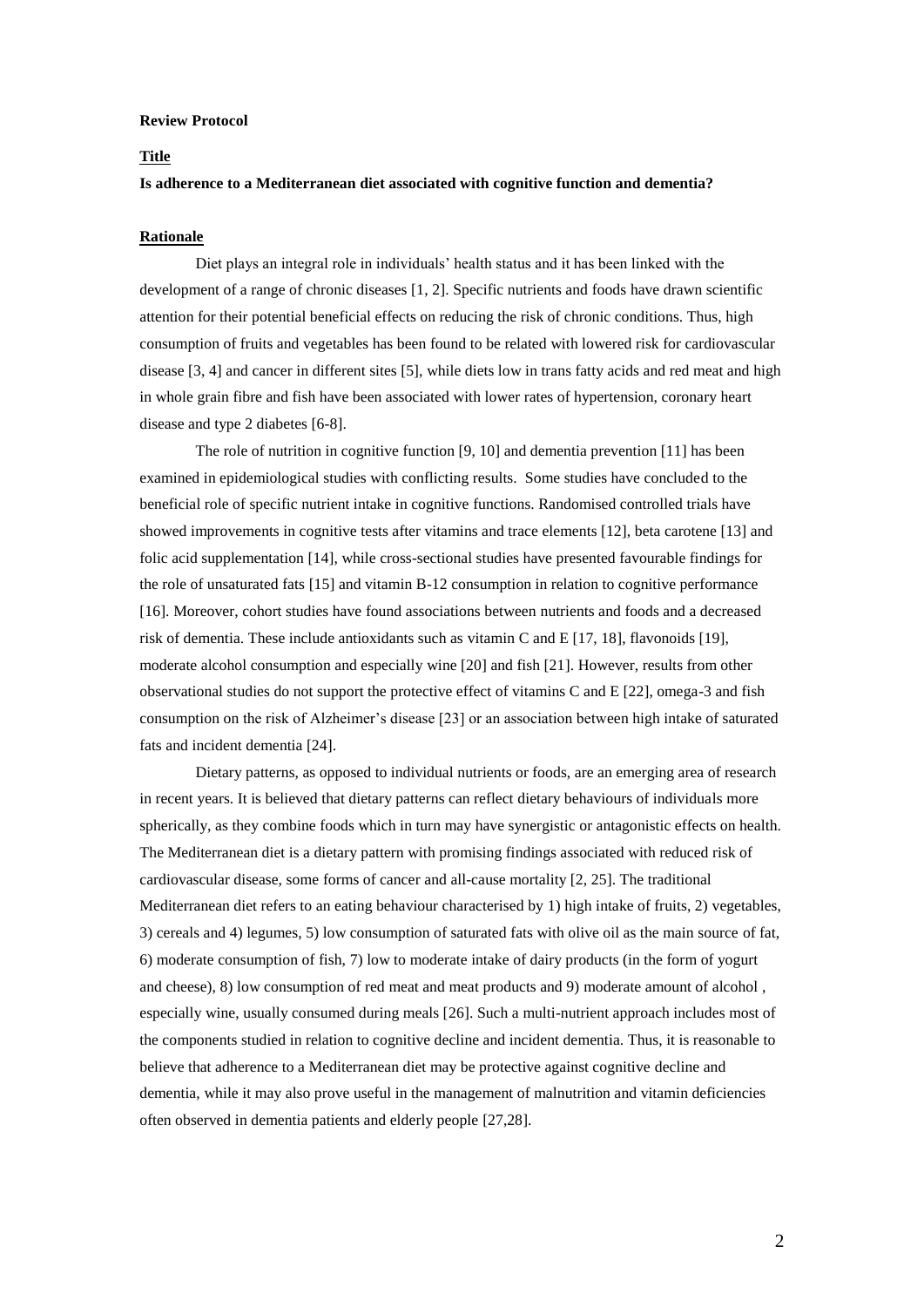# **Purpose**

Relationships between diet and physical health are well recognized as are the protective effects of the Mediterranean diet on the risk of various chronic diseases and longevity. The purpose of this systematic review is to investigate and determine the potential association between adherence to a Mediterranean diet and cognitive function and dementia.

# **Exposure**

Adherence to a Mediterranean diet

# **Population**

Adults  $(\geq 18$ yrs)

### **Comparators**

Low adherence to a Mediterranean diet

### **Outcomes to be examined**

If possible, outcome measures will include:

- Measures of cognitive function
- Prevalent and incident dementia (i.e. Alzheimer's disease, Vascular dementia, all-cause dementia and other dementia subtypes)

# **Methods of synthesis of evidence of association**

The systematic review will synthesize evidence for the (strength of) association between adherence to a Mediterranean diet and cognitive function and dementia. The review will be undertaken following the general principles published by the NHS Centre for Reviews and Dissemination [29].

### **Search strategy**

Refer to Appendix 1 for the draft search strategy for Medline.

The search strategy will comprise the following main elements:

- Searching the following databases: Medline, EMBASE and PsycINFO using the Ovid interface, HMCI, CINAHL, AMED, Cochrane Library and Web of Science.
- Scrutiny of reference lists of included studies
- Hand searching of relevant journals, e.g. Archives of Neurology, Journal of Alzheimer's Disease.
- Selected citation searching (searching for relevant studies from papers which have cited the studies that meet the inclusion criteria for the review)
- Contact with experts in the field
- Internet searching of the following relevant websites: Alzheimer's Society, Alzheimer's  $\bullet$ Disease Research, Alzheimer's Disease International, Alzheimer's Research UK and Alzheimer's Association.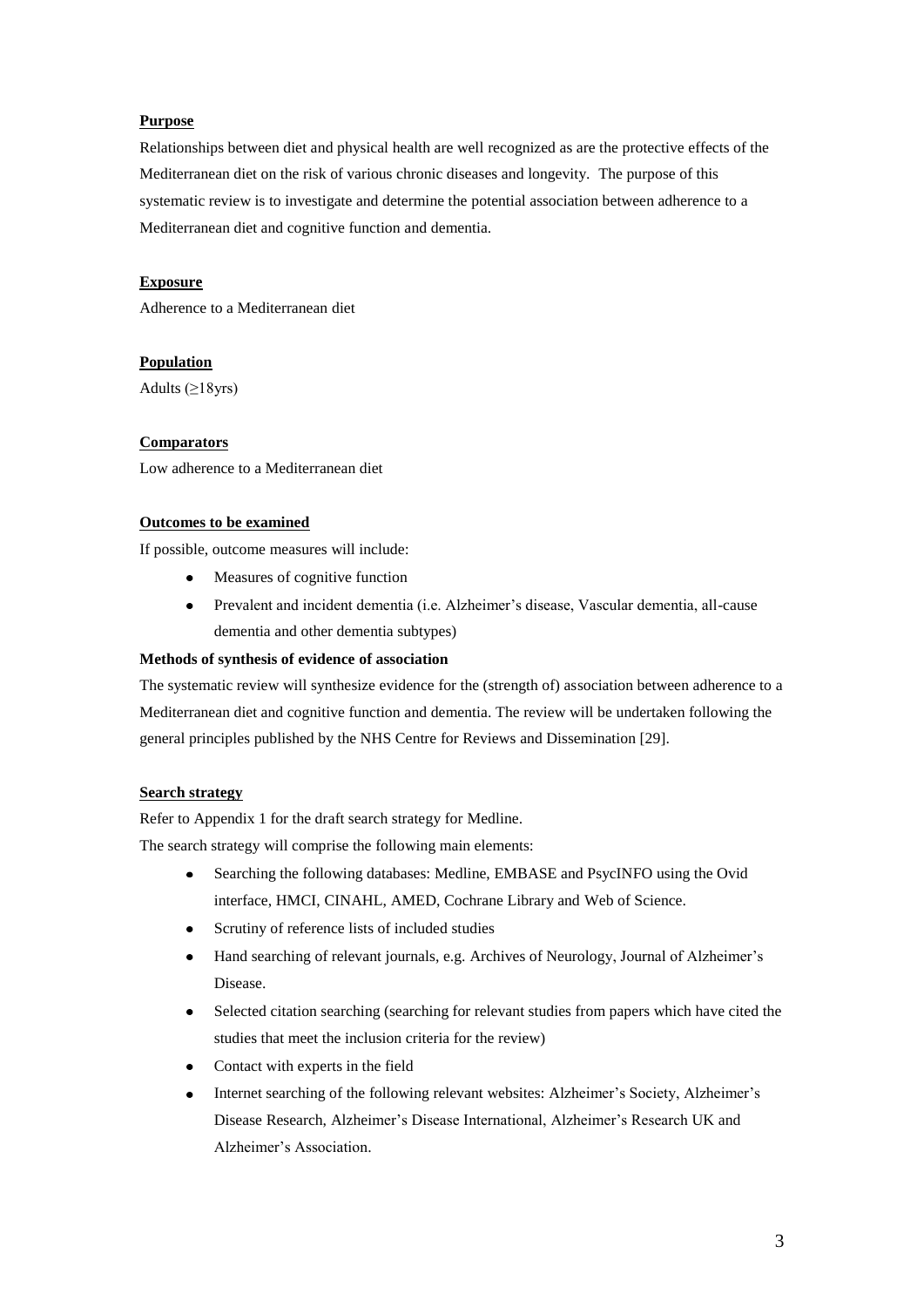#### **Study selection criteria and procedures**

#### **Types of study to be included**

- Studies that examine the association of a defined score used to measure adherence to a Mediterranean diet and include cognitive function and/or dementia as outcomes (with comparative data)
- Randomised clinical trials will be included, but it is anticipated their number will be limited if not minimal. All relevant observational studies and cross sectional studies will be included in the review. Although study design will not be used as an inclusion/exclusion criterion, methodology and reporting of each study will be assessed using a quality checklist developed for this review.

### **Types of study to be excluded**

- Studies evaluating adherence to a non-specific dietary pattern or to a recommended dietary  $\bullet$ guideline but not to a Mediterranean diet
- Narrative reviews, letters, editorials, opinions  $\bullet$
- $\bullet$ Reports published as meeting abstracts only, where insufficient methodological details are reported to allow critical appraisal of study quality
- Animal models

### **Study selection**

The titles and abstracts of references retrieved by the electronic searches will be screened for relevance by one reviewer and independently checked by a second using the pre-specified inclusion/exclusion criteria. Full-text copies of potentially relevant studies will be obtained. Using the same methods, the retrieved articles will be assessed for inclusion. Discrepancies will be resolved by discussion, with involvement of a third reviewer, where necessary. Duplicate papers will be double checked and excluded.

#### **Quality assessment strategy**

The quality of individual studies will be assessed by one reviewer, and checked by a second reviewer. Any disagreement will be resolved by consensus and if necessary a third reviewer will arbitrate. Appropriate quality assessment criteria will be used depending on the design and reporting of the included studies using a checklist adjusted for this review based on components from widely used scales and checklists [30-32].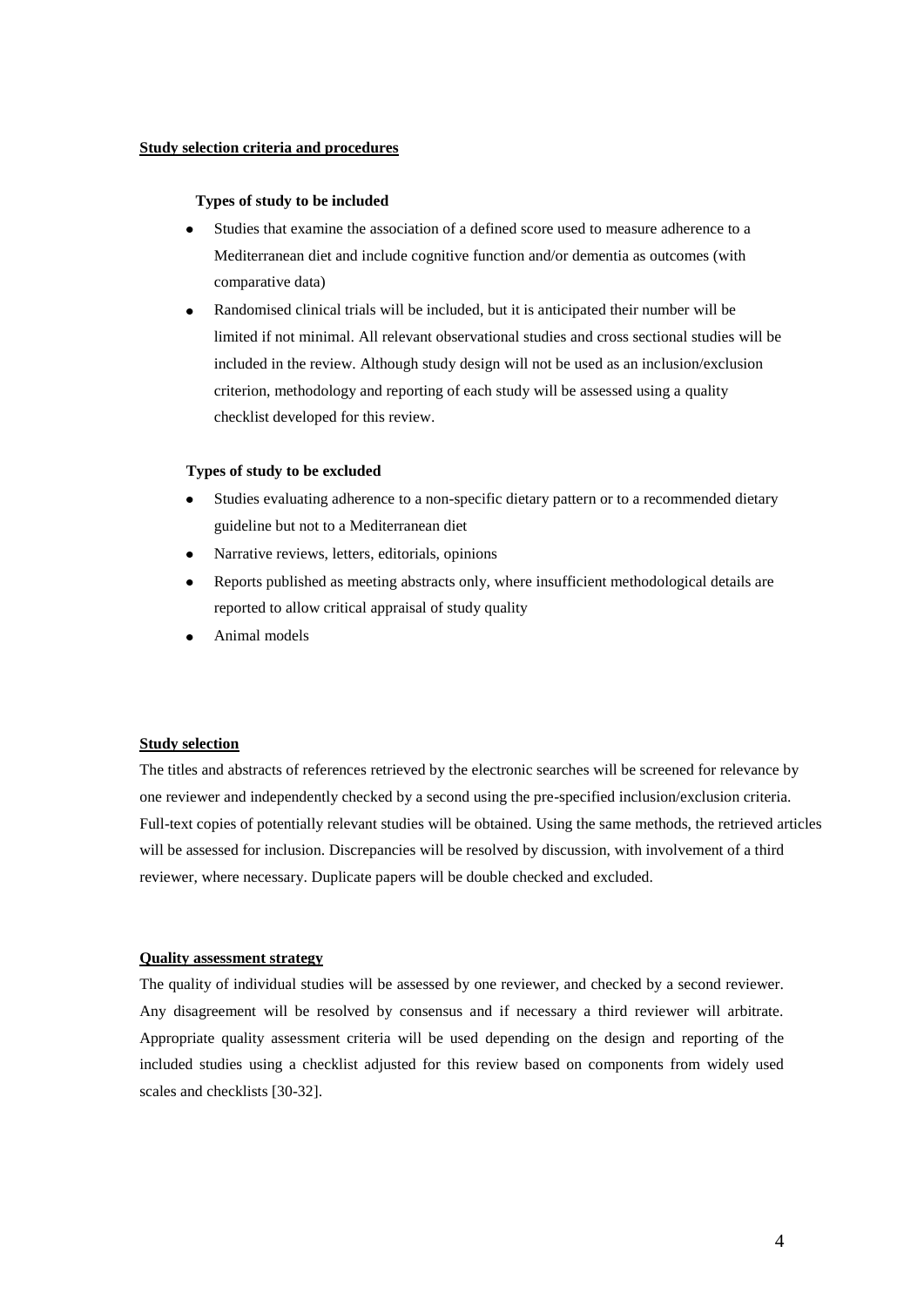### **Data extraction strategy**

Data will be extracted from included studies by one reviewer into a piloted, standardised data extraction form and checked by another reviewer. Discrepancies will be resolved by discussion, with the involvement of a third reviewer if necessary.

#### **Data synthesis**

Data will be tabulated and discussed in a narrative review. Where appropriate, meta-analysis will be employed to estimate summary measures of effect on relevant outcomes (based on intention to treat analyses for analysis of trials).

If meta-analysis is conducted it will be carried out using fixed and random effects models, using STATA. Heterogeneity will be explored through consideration of the study populations, methods and interventions, by visualisation of results and, in statistical terms, by the  $\chi^2$  test for homogeneity and  $I^2$ statistic and, where appropriate, using meta-regression. Small- study effects (including publication bias) will be visually assessed using funnel plots and quantified using Egger's statistic.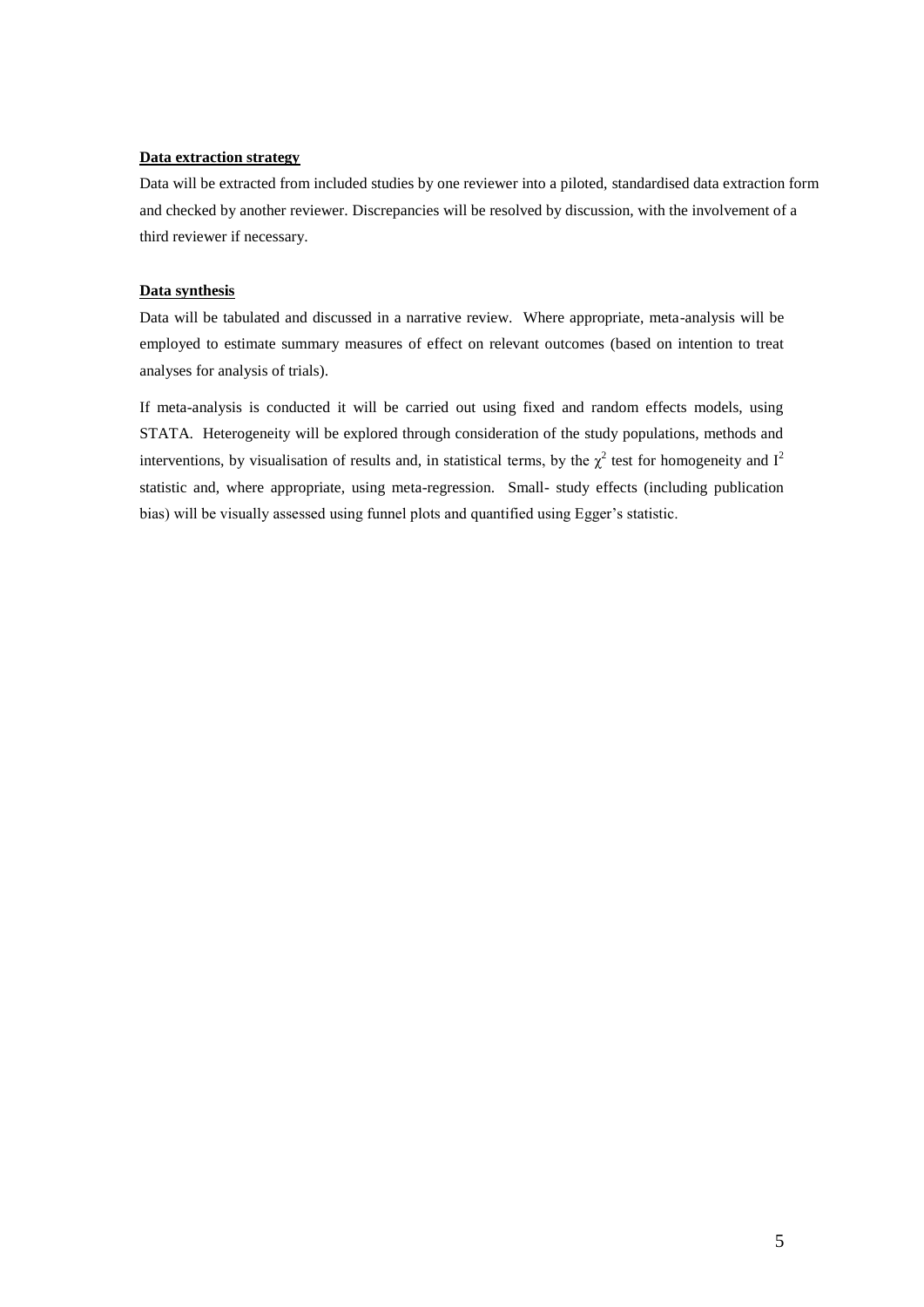### **Appendix 1**

Database: Ovid MEDLINE(R) <1946 to January Week 1 2012> Search Strategy:

--------------------------------------------------------------------------------

- 1 exp Diet, Mediterranean/ (995)
- 2 (mediterranean adj2 diet\*).ti,ab. (1425)
- 3 1 or 2 (1683)
- 4 cognit\*.ti,ab. (151236)
- 5 dement\*.ti,ab. (54727)
- 6 Alzheimer\*.ti,ab. (68485)
- 7 Lewy bod\*.ti,ab. (4513)
- 8 mental\*.ti,ab. (179176)
- 9 memor\*.ti,ab. (136639)
- 10 psychometric\*.ti,ab. (19335)
- 11 neuropsycholog\*.ti,ab. (27805)<br>12 frontotemporal lobar degenerat<sup>\*</sup>
- 12 frontotemporal lobar degenerat\*.ti,ab. (846)<br>13 exp mental competency/ or exp mental proce
- 13 exp mental competency/ or exp mental processes/ or cognition/ (657102)<br>14 exp mild cognitive impairment/ or exp alzheimer disease/ or exp demential
- exp mild cognitive impairment/ or exp alzheimer disease/ or exp dementia, vascular/ (58540)
- 15 exp Memory/ (83666)<br>16 exp Neuropsychologic
- exp Neuropsychological Tests/ (55769)
- 17 4 or 5 or 6 or 7 or 8 or 9 or 10 or 11 or 12 or 13 or 14 or 15 or 16 (1045087)
- 18 3 and 17 (102)

\*\*\*\*\*\*\*\*\*\*\*\*\*\*\*\*\*\*\*\*\*\*\*\*\*\*\*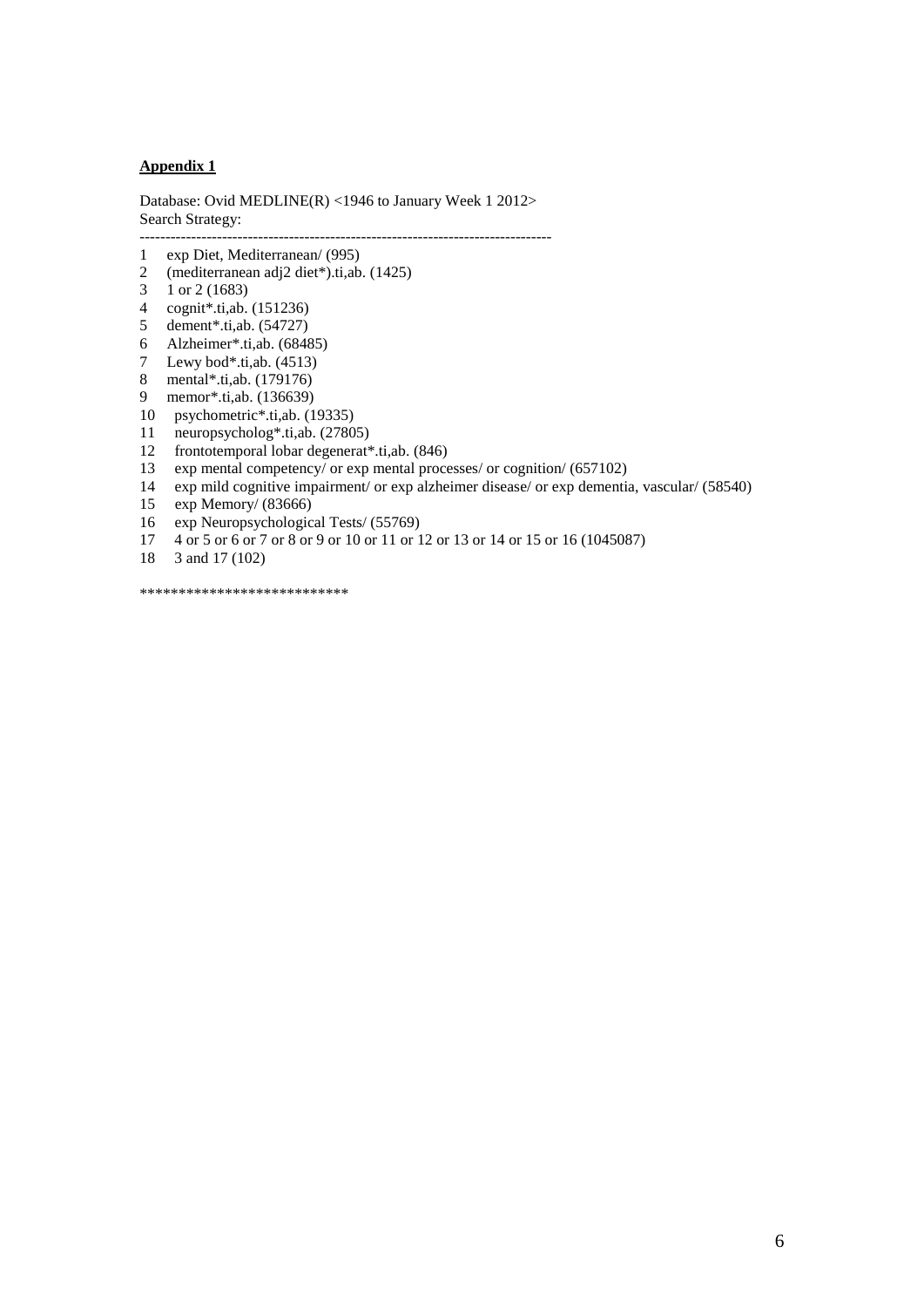#### **References**

1. Stampfer, M. J., Hu, F.B., Manson, J.E., Rimm, E.B. & Willett, W.C. (2000). Primary prevention of coronary heart disease in women through diet and lifestyle. *N Engl J Med, 343*, 16-22.

2. Mitrou, P.N., Kipnis, V., Thiebaut, A.C.M., Reedy, J., Subar, A.F., Wirfalt, E., Flood, A., Mouw, T., Hollenbeck, A.R., Leitzmann, M.F. & Schatzkin, A. (2007). Mediterranean dietary pattern and prediction of all-cause mortality in a US population: Results from the NIH-AAPR Diet and Health Study. *Arch Inter Med, 167(22)*, 2461-2468.

3. Belin, R.J., Greenland, P., Allison, M., Martin, L., Shikany, J.M., Larson, J., Tinker, L., Howard, B.V., Lloyd-Jones, D. & Van Horn, L. (2011). Diet quality and the risk of cardiovascular disease: the Women's Health Initiative (WHI). *Am J Clin Nutr, 94*, 49–57.

4. Appel, L.J., Moore, T.J., Obarzanek, E., et al. (1997). A clinical trial of the effects of dietary patterns on blood pressure. *N Engl J Med, 336,* 1117–24.

5. Ziegler, R.G. (1991). Vegetables, fruits, and carotenoids and the risk of cancer. *Am J Clin Nutr, 53*, 251S-9S.

6. Simopoulos, A.P. (1999). Essential fatty acids in health and chronic disease. *Am J Clin Nutr, 70(suppl),* 560S–9S.

7. McCullough, M.L., Feskanich, D., Stampfer, M.J., Giovannucci, E.L., Rimm, E.B., Hu, F.B., Spiegelman, D., Hunter, D.J., Colditz, G.A. & Willett, W.C. (2002). Diet quality and major chronic disease risk in men and women: moving toward improved dietary guidance. *Am J Clin Nutr, 76*, 1261– 71.

8. Meyer, K.A., Kushi, L.H., Jacobs Jr, D.R., Slavin, J., Sellers, T.A. & Folsom, A.R. (2000). Carbohydrates, dietary fiber, and incident type 2 diabetes in older women. *Am J Clin Nutr, 71,* 921-930.

9. Requejo, A.M, Ortega, R.M., Robles, F., Navia, B., faci, M. & Aparicio, A. (2003). Influence of nutrition on cognitive function in a group of elderly, independently living people. *European Journal of Clinical Nutrition, 57 (Suppl.1),* S4-S7.

10. Solfrizzi, V., Panza, F. & Capurso, A. (2003). The role of diet in cognitive decline*. J Neural Transm, 110,* 95-110.

11. Morris, M.C. (2009). The role of nutrition in Alzheimer's disease: epidemiological evidence. *European Journal of Neurology, 16(Suppl.1),* 1-7.

12. Chandra, R.K. (2001). Effect of vitamin and trace element supplementation on cognitive function in elderly subjects. *Nutrition, 17*, 709-712.

13. Grodstein, F., Kang, J.H., Glynn, R.J., Cook, N.R. & Gaziano, J.M. (2007). A randomised trial of beta carotene supplementation and cognitive function in men: The physicians' health study II. *Arch Intern Med., 167(20),* 2184-2190.

14. Durga, J., van Boxtel, M.PJ., Schouten, E.G., Kok, F.J., Jolles, J., Katan, M.B. & Verhoef, P. (2007). Effect of 3-year folic acid supplementation on cognitive function in older adults in the FACIT trial: a randomised, double-blind, controlled trial. *Lancet, 369*, 208-216. 15. Kalmijn, S., van Boxtel, M.P.J., Ocke, M., Verschuren, W.M.M., Kromhout, D. & Lauren, L.J. (2004). Dietary intake of fatty acids and fish in relation to cognitive performance at middle age. *Neurology, 62*, 275-280.

16. Riggs, K.M., Spiro, A., Tucker, K. & Rush, D. Relations of vitamin B-12, vitamin B-6, folate, and homocysteine to cognitive performance in the Normative Aging Study. *Am J Clin Nutr*, *63,* 306–14.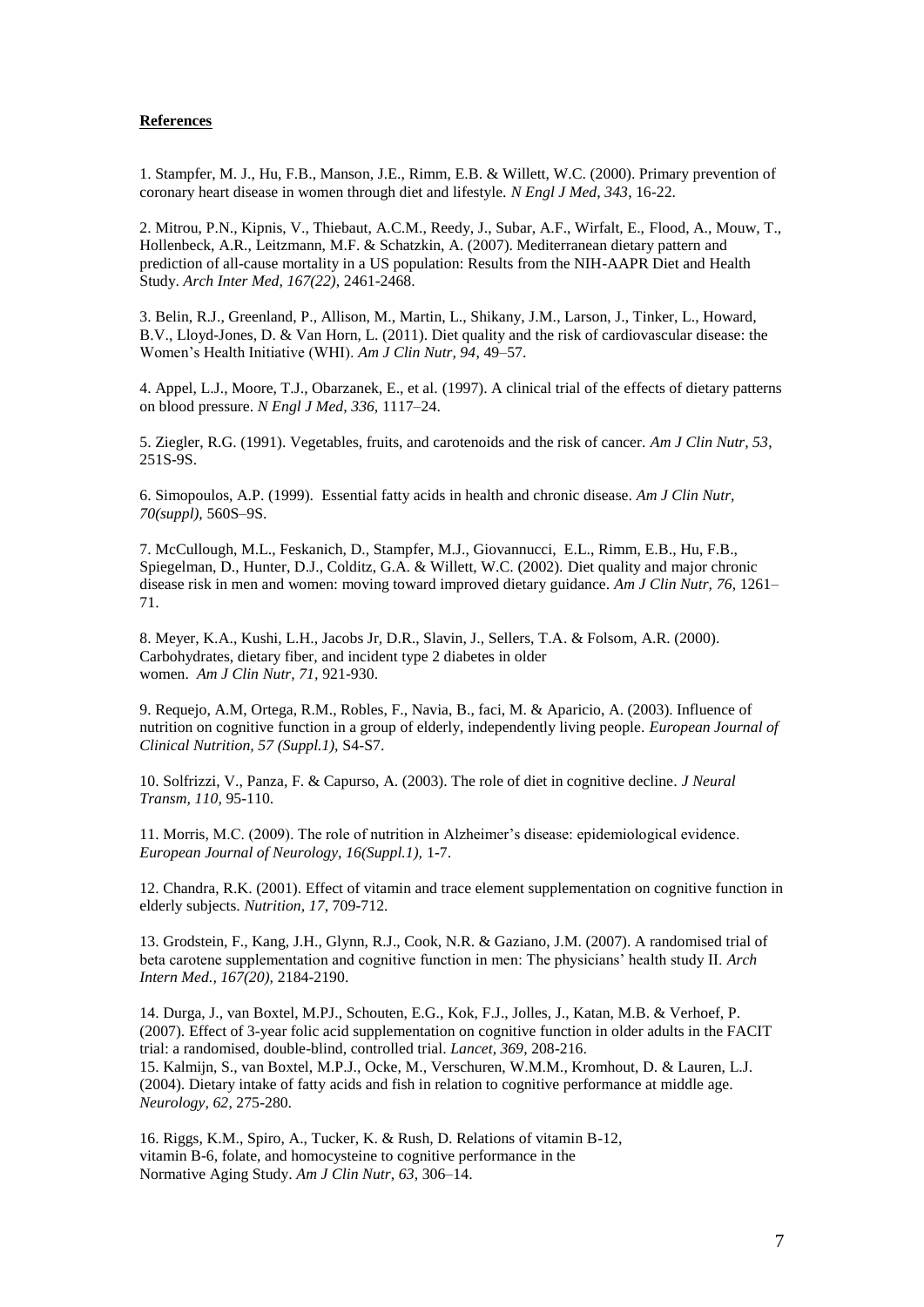17. Paleologos, M., Cumming, R.G. & Lazarus, R. (1998). Cohort study of vitamin C intake and cognitive impairment. *Am J Epidemiol, 148(1),* 45-50.

18. Morris, M.C., Evans, D.A., Bienias, J.L., Tangney, C.C., Bennett, D.A., Aggarwal, N., Wilson, R.S. & Scherr, P.A. (2002). Dietary intake of antioxidant nutrients and the risk of incident Alzheimer's disease in a biracial community study. *JAMA, 287*, 3230-3237.

19. Engelhart, m.J., Geerlings, M.I., Ruitenberg, A., Van Swieten, J.C., Hofman, A., Witteman, J.C.M. & Breteler, M.M.B. (2002). Dietary intake of antioxidants and risk of Alzheimer disease. *JAMA, 287,* 3223-3229.

20. Luchsinger, J.A., Tang, M-X., Shea, S. & Mayeux, R. (2004). Alcohol intake and risk of dementia. *Journal of the American Geriatrics Society, 52(4)*, 540-546.

21. Morris, M.C., Evans, D.A., Bienias, J.L., Tangney, C.C., Bennett, D.A., Wilson, R.S., Aggarwal, N. & Schneider, J. (2003). Consumption of fish and n-3 fatty acids and risk of incident Alzheimer disease. *Arch Neurol, 60,* 940-946.

22. Luchsinger, J.A., Tang, M-X., Shea, S. & Mayeux, R. (2003). Antioxidant vitamine intake and risk of Alzheimer disease. *Arch Neurol, 60*, 203-208.

23. Devore, E.E., Grodstein, F., van Rooij, F.J.A., Hofman, A., Rosner, B., Stampfer, M.J., Witteman, J.C.M. & Breteler, M.M.B. (2009). Dietary intake of fish and omega-3 fatty acids in relation to longterm dementia risk. *Am J Clin Nutr, 90*, 170-176.

24. Engelhart, M.J., Geerlings, M.I., Ruitenberg, A., Van Swieten, J.C., Hofman, A., Witteman, J.C.M. & Breteler, M.M.B. (2002). Diet and risk of dementia: Does fat matter? The Rotterdam study. *Neurology, 59*, 1915-1921.

25. Sofi, F., Abbate, R., Gensini, G.F. & Casini, A. (2010). Accruing evidence on benefits of adherence to the Mediterranean diet on health: an updated systematic review and meta-analysis. *Am J Clin Nutr, 92*, 1189-96.

26. Trichopoulou, A., Kouris-Blazos, A., Vassilakou, T., Gnardellis, Ch., Polychronopoulos, E., Venizelos, M., Lagiou, P., Wahlqvist, M. & Trichopoulos, D. (1995). The diet and survival of elderly Greeks: a link to the past. *Am J Clin Nutr, 61(suppl),* 1346S-1350S.

27. Scheltens, P. (2009). Moving forward with nutrition in Alzheimer's disease. *European Journal of Neurology, 16 (Suppl.1)*, 19-22.

28. Selhub, J., Bagley, L.C., Miller, J. & Rosenberg, I. H. (2000). B vitamins, homocysteine, and neurocognitive function in the elderly. *Am J Clin Nutr, 71(suppl),* 614S-20S.

29. Centre for Reviews and Dissemination (2009). *Systematic reviews: CRD's guidance for undertaking reviews in health care*. University of York.

30. Tooth, L., Ware, R., Bain, C., Purdie, D.M. & Dobson, A. (2005). Quality of reporting of observational longitudinal research. *Am J Epidemiol, 161(3)*, 280-288.

31. Wells, G.A., Shea, B., O'Connell, D., Peterson J., Welch, V., Losos, M. & Tugwell, P. (2000). The Newcastle-Ottawa Scale (NOS) for assessing the quality of non-randomized studies in meta-analysis.

32. Downs, S.H. & Black, N. (1998). The feasibility of creating a checklist for the assessment of the methodological quality of both randomized and non-randomised studies of health care interventions. *J Epidemiol Community Health, 52*, 377-384.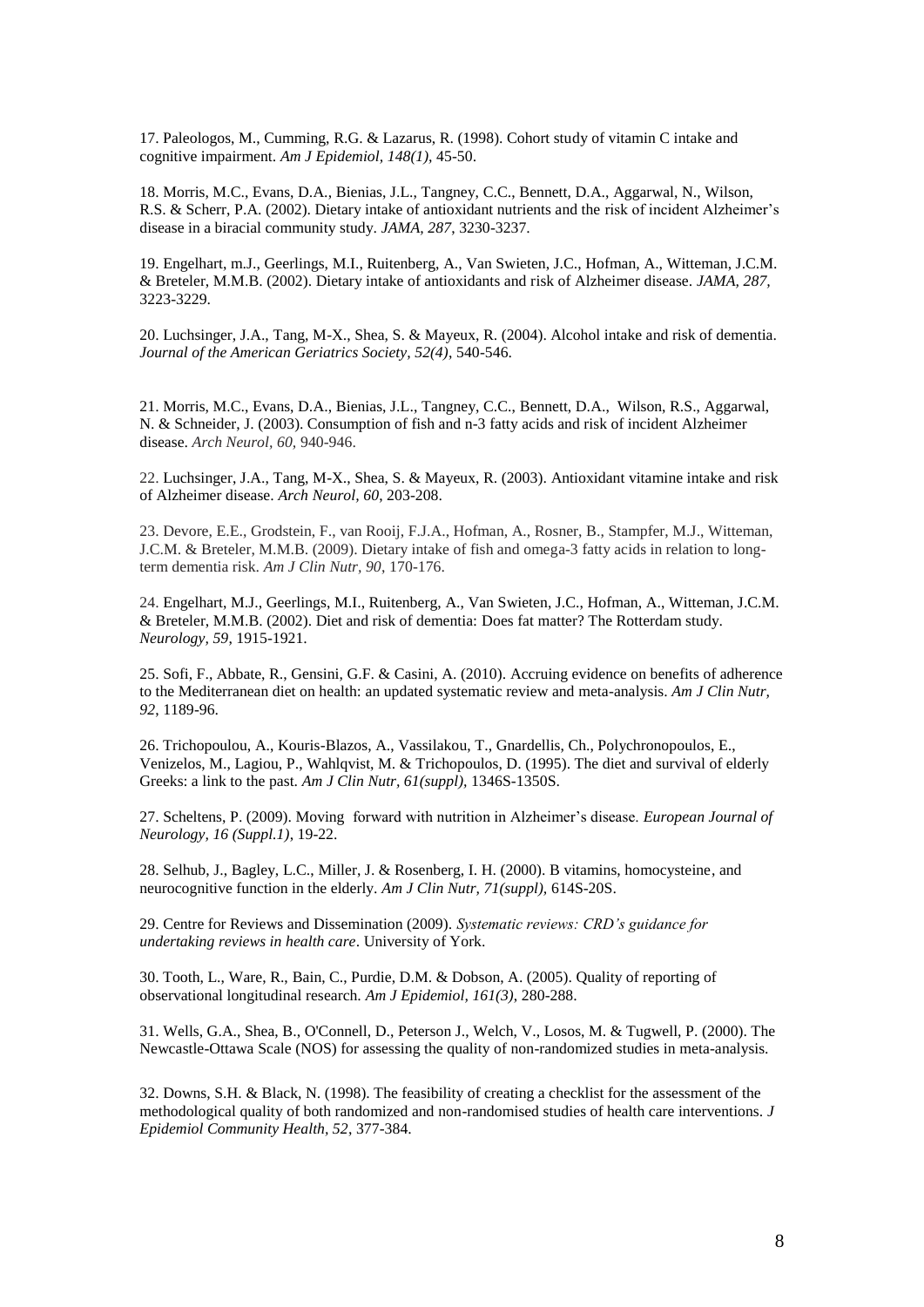# **Quality Assessment Checklist**

Study ID #: Date of extraction: Data extracted by:

Title:

Citation:

1. Are the participants' characteristics clearly described? RCT/PC/CS\* (Distribution of the population by age and sex, inclusion and/or exclusion criteria should be given)



2. Were the subjects asked to participate in the study representative of the population from which they were recruited? RCT/ PC/CS

(Patients/participants would be representative if they comprised the entire source population, an unselected sample of consecutive patients, or random sample)

| Yes     |  |
|---------|--|
| Nο      |  |
| Unclear |  |

3. Were the patients/participants in different intervention/exposure groups recruited from the same population? RCT/ PC/CS

(The question should be answered 'No' for cohort and cross-sectional studies where participants are selected from a different source or where there is no description of the derivation of the non exposed group)

| Yes     |  |
|---------|--|
| Nο      |  |
| Unclear |  |

4. Was the method used for assessing adherence to Mediterranean diet appropriate? RCT/ PC/CS (the question should be answered 'Yes' if prior validation of the index used and/or estimates of reliability are mentioned in the paper or the reader is redirected to the relevant source)

| Yes     |  |
|---------|--|
| Nο      |  |
| Unclear |  |

5. Was adherence stability assessed during follow-up? RCT/ PC (For trials, the question should be answered 'Yes' where the compliance with the intervention was reliable)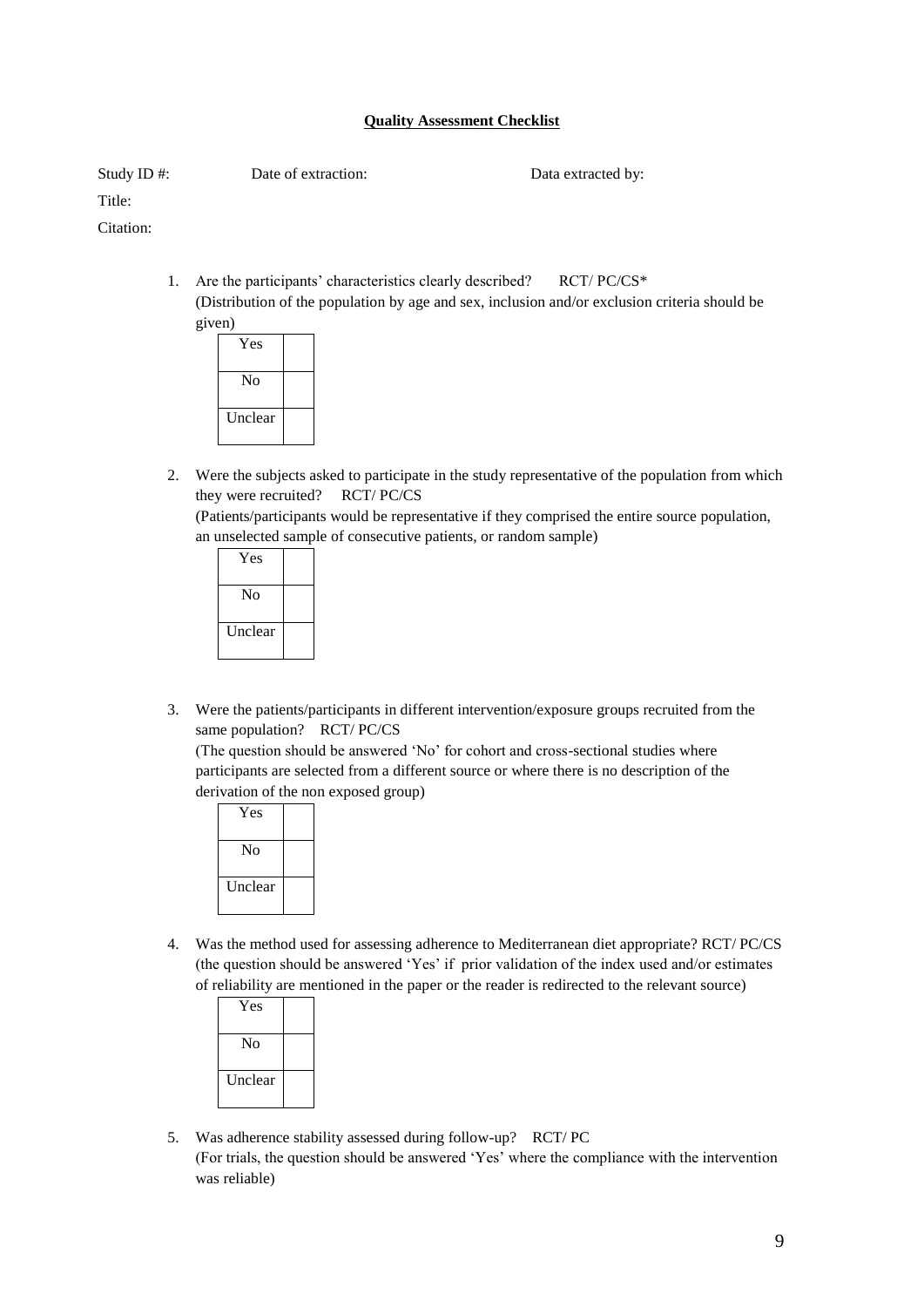| Yes     |  |
|---------|--|
| No      |  |
| Unclear |  |

- 6. Was there demonstration that outcome of interest was not present at the start of study? RCT/ PC/CS
	- Yes No Unclear
- 7. Were confounders controlled for in the analyses? RCT/ PC/CS

(Important confounders e.g. age, sex, apoE, cardiovascular risk factors)

| Yes            |  |
|----------------|--|
| Nο             |  |
| <b>Unclear</b> |  |

- 8. Was the method used for the assessment of the outcome of interest appropriate? RCT/ PC/CS (The question should be answered 'Yes' if neuropsychological tests with proven validity and/or reliability were used or disease cases were confirmed according to relevant diagnostic criteria/guidelines)
	- Yes No Unclear
- 9. Was the number of participants at each stage/wave specified? RCT/ PC

| Yes            |  |
|----------------|--|
| Nο             |  |
| <b>Unclear</b> |  |

10. Was the follow-up sample adequate (number of participants lost to follow-up < 30%)? RCT/ PC

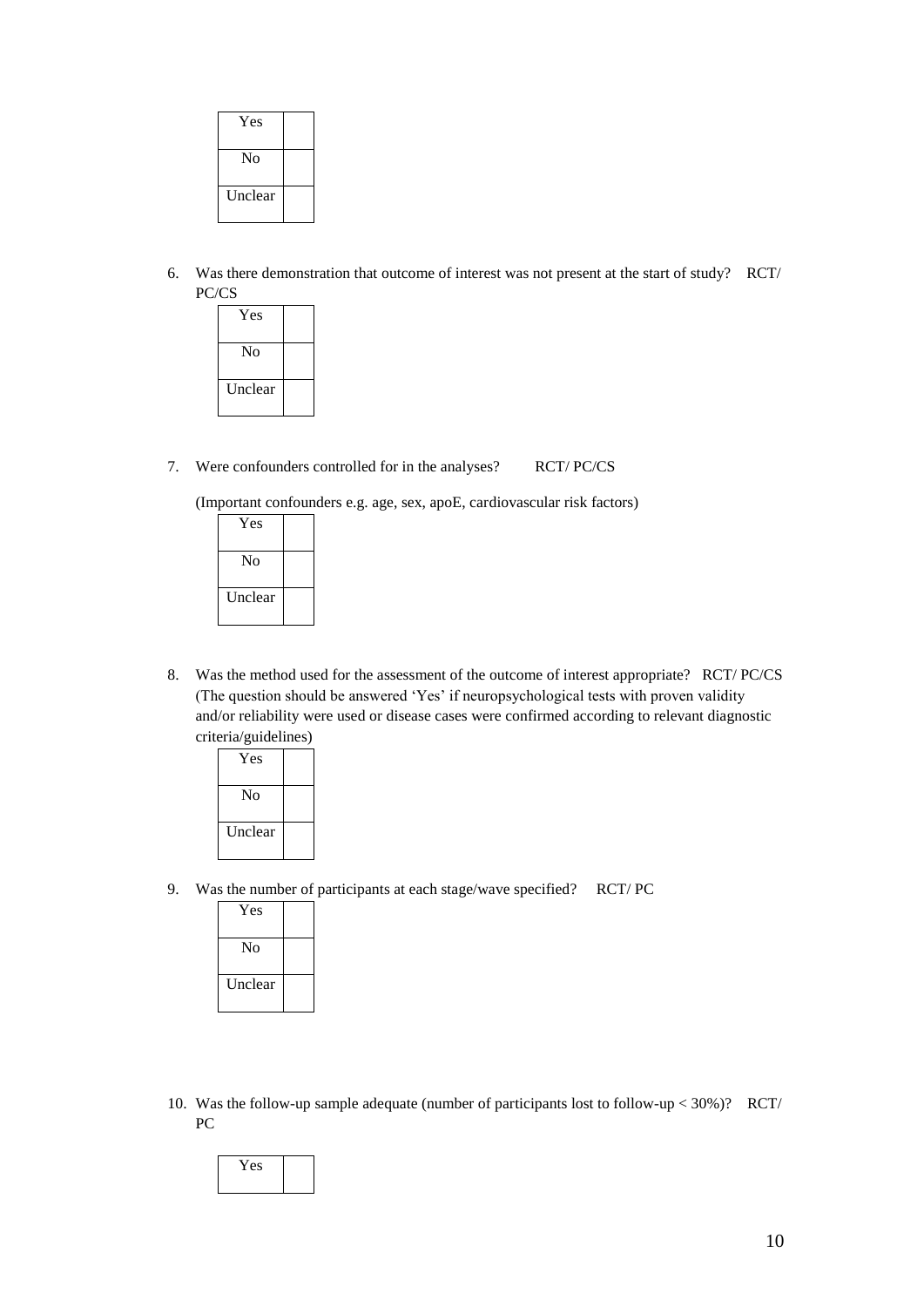| No      |  |
|---------|--|
| Unclear |  |

11. Were reasons for loss to follow-up quantified? RCT/ PC

(The question should be answered 'Yes' if the characteristics of participants were described and/or quantification of the major reasons was included)

| Yes     |  |
|---------|--|
| Nο      |  |
| Unclear |  |

12. Was loss to follow-up taken into account in the analyses? RCT/ PC

| Yes     |  |
|---------|--|
| No      |  |
| Unclear |  |

13. Were estimates of effect, including CIs and p-values, reported in the analysis? RCT/ PC/CS

| Yes            |  |
|----------------|--|
| No             |  |
| <b>Unclear</b> |  |

14. Was the number of participants justified? RCT/ PC/CS (The question should be answered 'Yes' if there is justification of the number of people needed to detect anticipated effects; evidence that power calculations were considered or included)

| Yes     |  |
|---------|--|
| No      |  |
| Unclear |  |

### Additional questions for RCTs only:

15. Were study participants randomised to intervention groups?